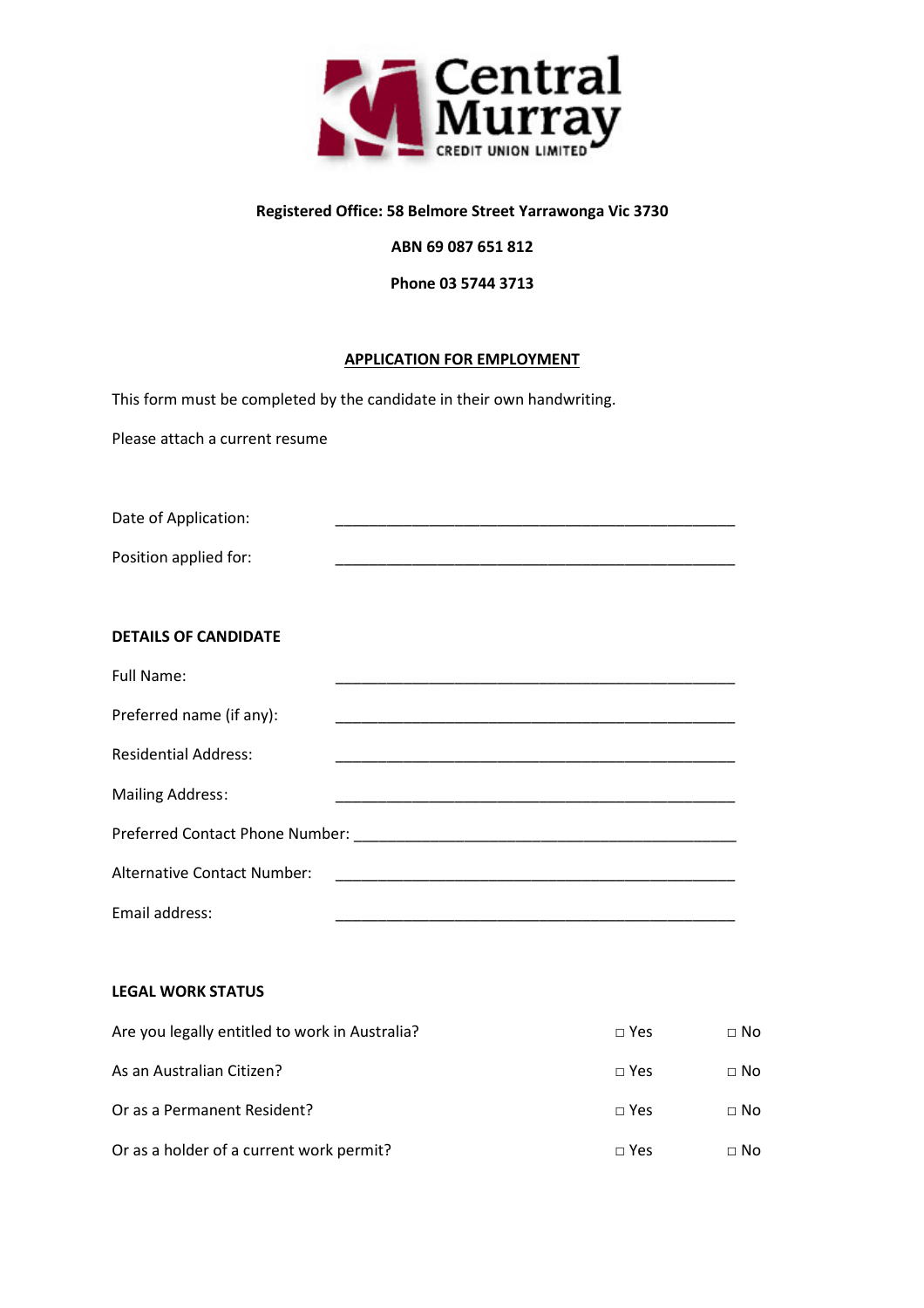# **EMPLOYMENT**

|               | Name of Employer:                   |                                                                                                |               |           |
|---------------|-------------------------------------|------------------------------------------------------------------------------------------------|---------------|-----------|
|               | Position Held:                      |                                                                                                |               |           |
|               |                                     |                                                                                                |               |           |
| <b>Duties</b> |                                     |                                                                                                |               |           |
|               |                                     |                                                                                                |               |           |
|               |                                     |                                                                                                |               |           |
|               |                                     |                                                                                                |               |           |
|               | Reason for leaving/wanting to leave |                                                                                                |               |           |
| □             | Resignation                         | $\Box$ Redundancy                                                                              | □ Termination |           |
|               |                                     |                                                                                                |               |           |
|               |                                     |                                                                                                |               |           |
|               |                                     | For the purposes of compliance with the Privacy Act 1988 (Cth.), do you consent to the company |               |           |
|               | employment offer for you?           | contacting your present employer for the purposes of reference checking should we have an      | $\square$ Yes | $\Box$ No |
|               | Do you have secondary employment?   |                                                                                                | $\square$ Yes | $\Box$ No |
|               | If yes, please provide details      |                                                                                                |               |           |
|               |                                     |                                                                                                |               |           |
|               |                                     |                                                                                                |               |           |
|               |                                     | Have you been the subject of disciplinary action or been dismissed by a previous employer?     |               |           |
|               |                                     |                                                                                                |               |           |
|               |                                     |                                                                                                | $\square$ Yes | $\Box$ No |
|               | If yes, please provide details      |                                                                                                |               |           |
|               |                                     |                                                                                                |               |           |

\_\_\_\_\_\_\_\_\_\_\_\_\_\_\_\_\_\_\_\_\_\_\_\_\_\_\_\_\_\_\_\_\_\_\_\_\_\_\_\_\_\_\_\_\_\_\_\_\_\_\_\_\_\_\_\_\_\_\_\_\_\_\_\_\_\_\_\_\_\_\_\_\_\_\_\_\_\_\_\_\_\_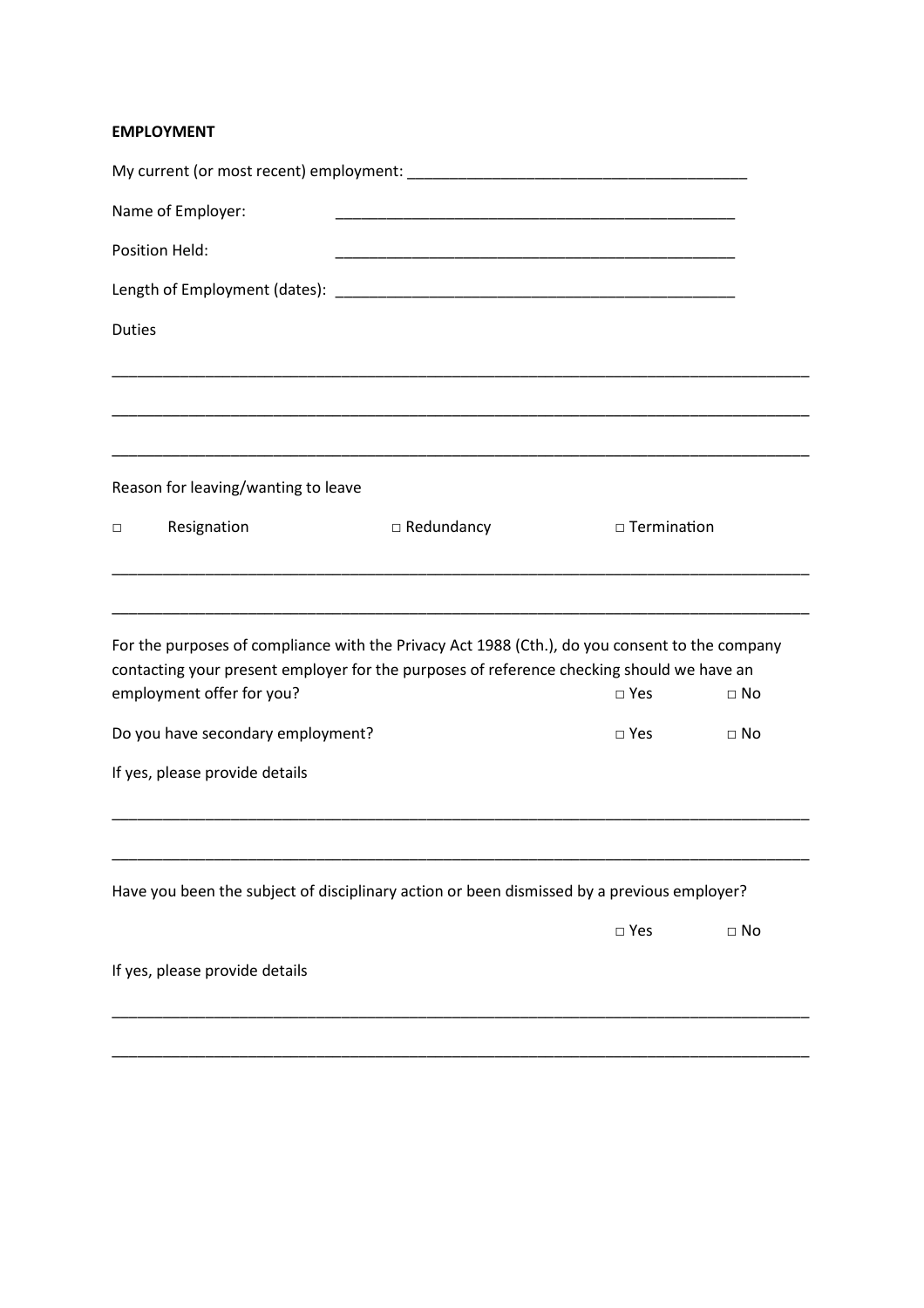# **EDUCATION**

| What is your highest completed level of education? |  |
|----------------------------------------------------|--|
| Year 10 or below - Year completed                  |  |
| Year 11– Year completed                            |  |
| Year 12- Year completed                            |  |
| Undergraduate - Year completed                     |  |
| Details of Degree                                  |  |
| Other education/certificate/courses complete       |  |

## **GENERAL**

Why are you seeking employment at Central Murray Credit Union?

What skills do you have that will benefit Central Murray Credit Union?

Describe your cash handling experience

Describe your customer service experience

What does teamwork mean to you?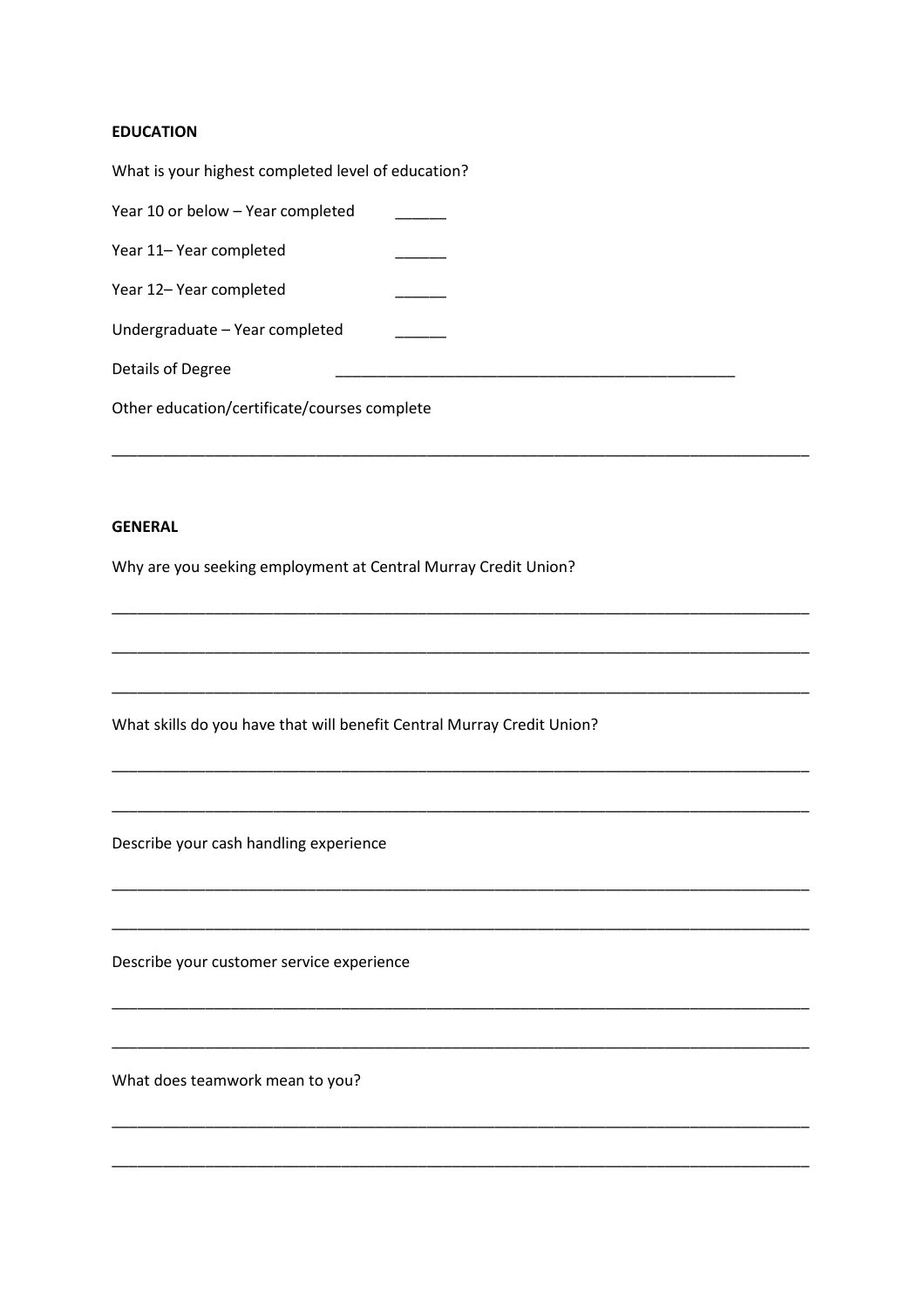## **DRIVING INFORMATION**

| Do you have a current drivers licence?         | $\sqcap$ Yes | $\sqcap$ No |
|------------------------------------------------|--------------|-------------|
| If yes what class?                             |              |             |
| Does your licence have any special conditions? | $\sqcap$ Yes | $\sqcap$ No |
| If yes, please provide details                 |              |             |

### **CRIMINAL CHECKS**

A successful applicant will be required to consent to applicable background checks, including but not limited to a criminal record check. Please note that candidates with criminal records are not automatically barred from applying for this position, unless there is a particular requirement under law. Each application will be considered on its merits.

Do you have any convictions for the following?

| Fraud | $\Box$ Yes | $\Box$ No |
|-------|------------|-----------|
| Theft | $\Box$ Yes | $\Box$ No |

If yes, please list the offence, date of conviction, and sentence received for each offence

| Do you have any convictions other than those listed above which were imposed as an adult and |            |           |
|----------------------------------------------------------------------------------------------|------------|-----------|
| which are less than 10 years old?                                                            | $\Box$ Yes | $\Box$ No |

\_\_\_\_\_\_\_\_\_\_\_\_\_\_\_\_\_\_\_\_\_\_\_\_\_\_\_\_\_\_\_\_\_\_\_\_\_\_\_\_\_\_\_\_\_\_\_\_\_\_\_\_\_\_\_\_\_\_\_\_\_\_\_\_\_\_\_\_\_\_\_\_\_\_\_\_\_\_\_\_\_\_

\_\_\_\_\_\_\_\_\_\_\_\_\_\_\_\_\_\_\_\_\_\_\_\_\_\_\_\_\_\_\_\_\_\_\_\_\_\_\_\_\_\_\_\_\_\_\_\_\_\_\_\_\_\_\_\_\_\_\_\_\_\_\_\_\_\_\_\_\_\_\_\_\_\_\_\_\_\_\_\_\_\_

\_\_\_\_\_\_\_\_\_\_\_\_\_\_\_\_\_\_\_\_\_\_\_\_\_\_\_\_\_\_\_\_\_\_\_\_\_\_\_\_\_\_\_\_\_\_\_\_\_\_\_\_\_\_\_\_\_\_\_\_\_\_\_\_\_\_\_\_\_\_\_\_\_\_\_\_\_\_\_\_\_\_

\_\_\_\_\_\_\_\_\_\_\_\_\_\_\_\_\_\_\_\_\_\_\_\_\_\_\_\_\_\_\_\_\_\_\_\_\_\_\_\_\_\_\_\_\_\_\_\_\_\_\_\_\_\_\_\_\_\_\_\_\_\_\_\_\_\_\_\_\_\_\_\_\_\_\_\_\_\_\_\_\_\_

If yes, please list the offence, date of conviction, and sentence received for each offence

| Are there any charges against you yet to be heard? | $\sqcap$ Yes | $\Box$ No |
|----------------------------------------------------|--------------|-----------|
| If yes, please provide details                     |              |           |
|                                                    |              |           |